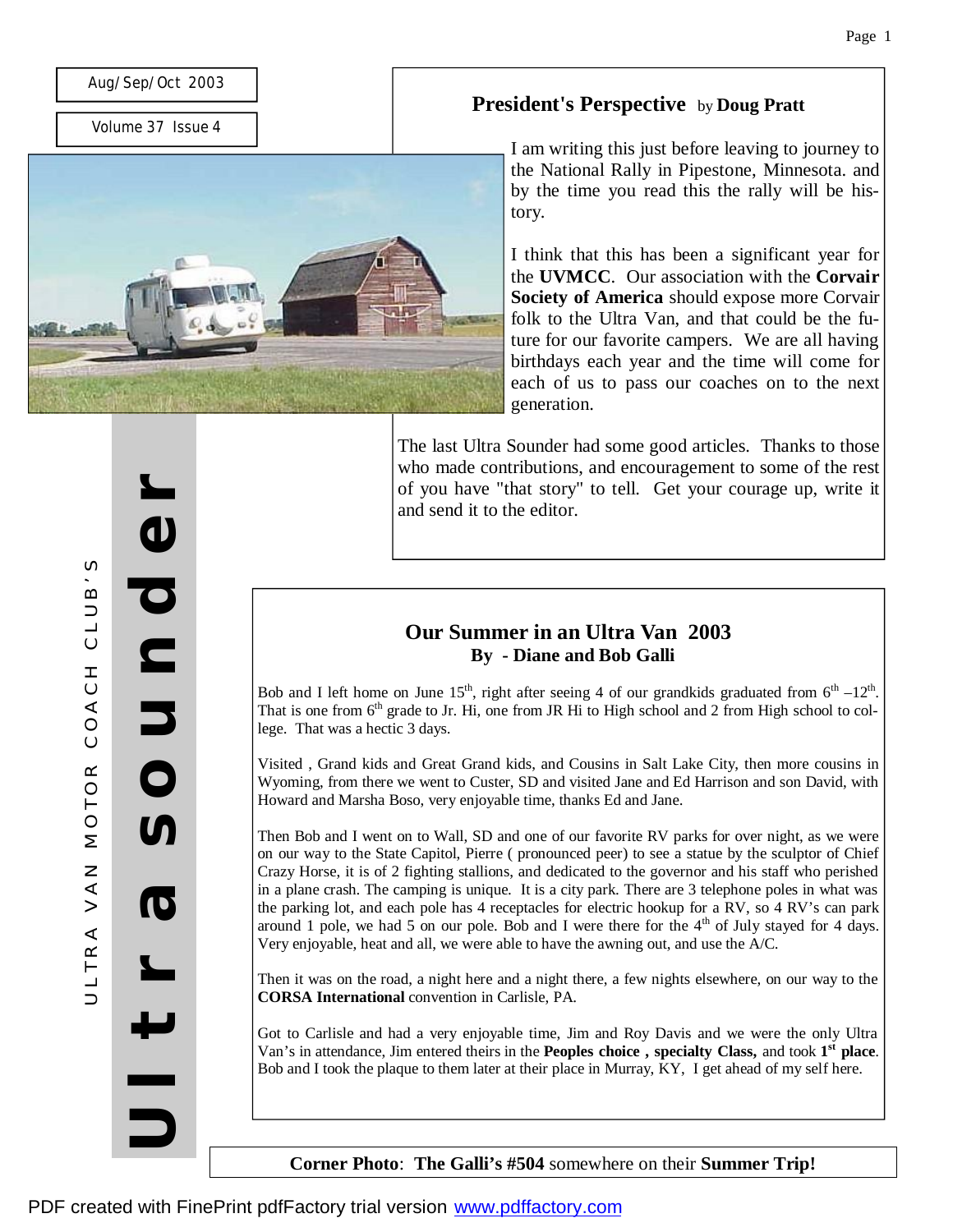From Carlisle Bob and I went to Cumberland, MD to visit Louie and Maybel Griggs. Two, we are happy to call friends. Had a delightful over night there, then on down the road we went to Virginia, North and South Carolina, Georgia, and on to Alabama, to visit Walt Davison for a week. You have to be a masochist to go to Alabama in July and August. We always have a good time with Walt so who cares that it was 95º with a heat index of over 100º , and the humidity 100% .

From Walt's we drove to Mississippi and drove the Natchez Trace, to Tennessee, and then on to Murray, KY to visit, Jim and Roy. On the way there, we came upon a narrow bridge, in Tennessee, so I waited till the car on the bridge cleared it, I had to make an almost 90º and as is always the case, the rear failed to follow the front , and I heard a BAD screech and crunch. I drove on to a wide spot, Bob got out and inspected the damage, we drove on to an RV park, and he pulled the pushed in spot, out, and it "don't hurt no mo". PHEW, was I glad.

Then on to Jim and Roy's, and a nice visit there and a good rest for a few days, We all went out one day and had a good time being tourists.

 We left there and proceeded on up through Illinois, Indiana and Ohio, on our way to Clyde and Kaye Stanton's "State Park", and RV park.

From there we headed North to the U P of Michigan, a favorite way of ours, and across Wisconsin by a little 2 lane highway, State Hwy. 70. There are some really pretty towns on that route, you know they are small, when you drive in and see signs saying, "Happy 60th Birthday, so and so". Saw things like that in a few of the towns.

Stopped in Hinckley, MN at another stopping place we like, an Indian Casino. Good food, and I cashed out over \$500 on a poker machine. They have a really nice RV park there. From there we went to St.Cloud, MN. Been there before too. Nice RV park a mile from the center of town. Stayed there a couple of days, before heading for a State Park we know on the way to Pipestone.th

We were still in their computer. Got the same spot we had the last time we were there, but as it was Labor Day Weekend, we lucked out and got the last spot with electricity. After staying there 4 days we went back to Marshall, MN, to go to WalMart, and the Hy Vee grocery store. Before going to Lake Benton for about 4 days.

Lake Benton is 15 miles from Pipestone. A County park with showers, and electric and water for \$15 a day. It's a pick a site then pay, and it's the honor system too, you take an envelope and put your money in, with your name and site number. Nice and shady too, Lake Benton is in the heart of the wind generators that Enron put up to harness the wind and provide electricity for the surrounding country side. Could hardly wait to get to Pipestone so we went down a few days early, like about 3 days early.

On Sunday, Carl and Nancy Cowan our congenial owners of the RV park went to the rodeo and left Bob and me in charge of where to park everyone, yes, they left us a map with the names in the appropriate sites. What fun, wouldn't want it as a permanent job though, in fact Carl and Nancy have sold the Pipestone RV park and the new owners take over in April.

On Monday my work started with registration, announcements, and welcome gifts. Crafts for the ladies, and tech sessions for the men, everyday ws well attended, coffee was served and the ladies provided the "morning Dee lights" as I like to call them. We had one potluck, had lots of dinners out.

One night I had just had Bob put the corn on the "Barbie" when Lew young and Forrest gist came over to ask if Bob and I would like to go to town to eat. Well it didn't take me long to tell Lew to turn off the BBQ, and away we went. Doesn't take much to get me to not cook.

The Ultra's turned out in force for a parade through the town of Pipestone, Bob and I had to beg a ride in Jim and Martha's coach, as the ballast resister in ours decided on the point of departure, to take a sabbatical and not work. I will say that was the ONLY problem we had the whole trip, well except for me hitting the bridge.

The Banquet was very good, it was catered by a place in Lake Benton, we had two speakers from the local Indian museum and gift shop, The Keepers of the Light I believe is what the place is called. They told Indian legends and were very interesting, after that was the Installation of Officers. And the presentation of the Ernie Award, needless to say I wasn't quite as speechless as Marion was last year , but it was close. I had never dreamed I would be the recipient, and I just hope and pray I can live up to the honor I feel has been bestowed on me. I would like to take this time to say thank you to my husband Bob, first and foremost for all his support, and then to all of you who made it possible by voting for me. Thank you from e bottom of my heart. It is indeed an honor and a privilege to wear this medallion at all UVMCC functions.

As a lot of you know, Bob and I had a Grandson getting married on September  $20<sup>th</sup>$ , and we didn't leave Pipestone till the  $14<sup>th</sup>$ .

Got about 75 miles away and got a call from Roy and Jim, they were in a rest area in Clara City, about 75 miles North of Pipestone, and the differential was broken, knowing Bob and I had one in the coach, actually we had 3, he got when we were at Walt's, from Walt. So back we went to meet up with them and get the differential out of the back of our coach for Jim to get home with. By this time they were in a spot at an RV storage, repair and sales . Full hook ups, and COLD. We stayed the night, and left in the AM proceeding on our way home, we were about a 3 day trip from home on the day of the wedding, we would never have made it in time, did get to talk to the Mother of the groom, our daughter, Roberta, brother of the Groom and the Groom himself. Not quite like being there but better than I had hoped for, thanks to our youngest and her cell phone.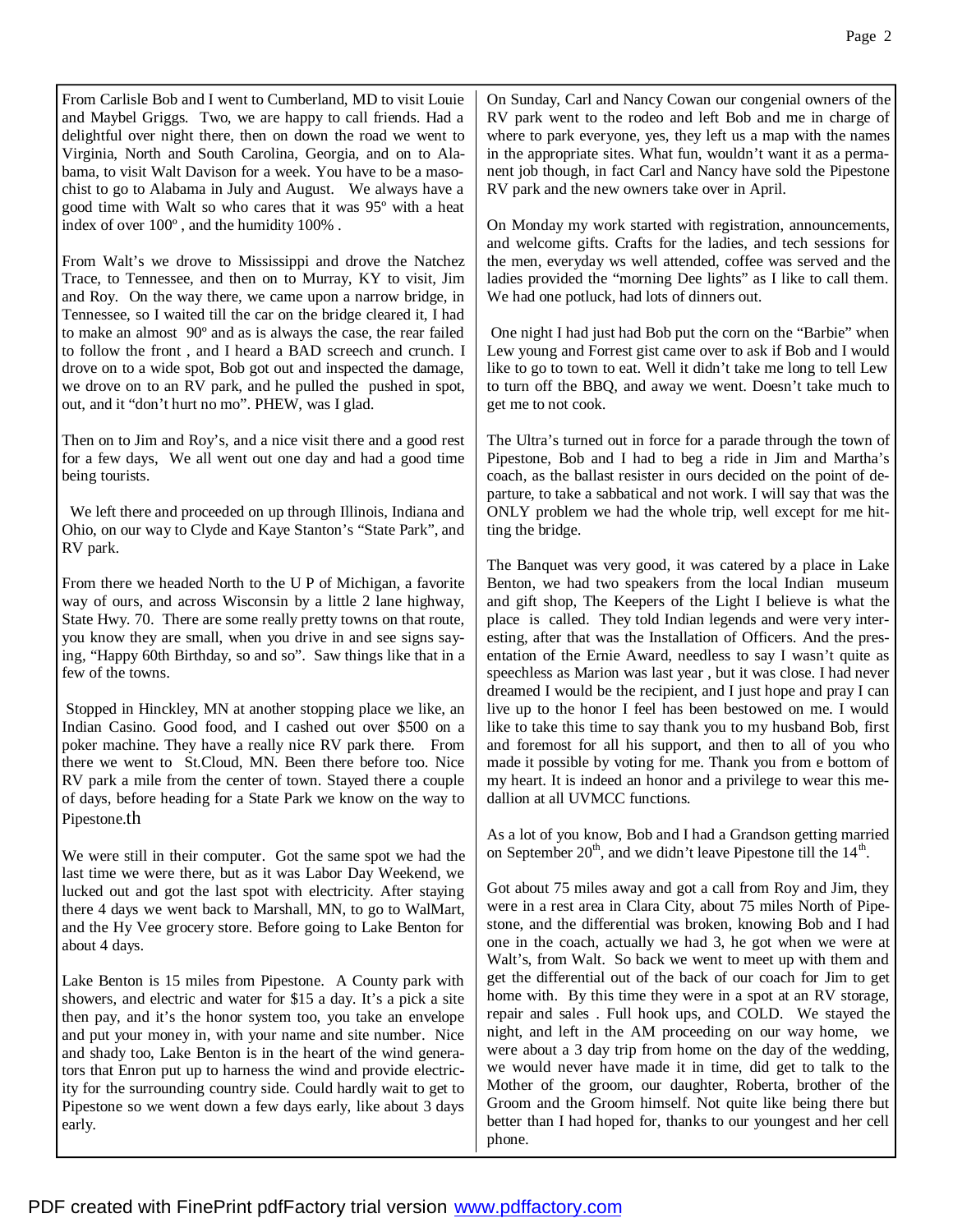Now we are home, and waiting for a visit with Walt, before leaving for the rally at Jim and Marlene's in Joshua Tree, followed b y the Great Western Fan Belt Toss and Swap meet in Palm Springs.

Hope everyone has a good summer, I guess you know we did.

Hope to see lots of you next year in Iowa at the White Breast Campground for the UVMCC National September 9-13<sup>th</sup> I believe are the dates Ron Zoutendam has reserved. Looking forward to it . Not to Mention before that in June is the CORSA convention in June, the  $15<sup>th</sup>$  to the  $20<sup>th</sup>$ , I think in Lexington, KY.

That's all folks.

## Dues are Due

Please look at the mailing label of this newsletter to determine if your 2004 dues have been paid. If the right end of Line 2 on the label reads '03 you need to send a check for your 2004 dues.

Dues are still only \$15 US a year. One of the hardest things I have to do as UVMCC treasurer is to drop those who do not renew by year end. A few members always fail to pay their dues by January which results in extra club expense to send out a special notice. This is extra work for some club members.

When you pay your dues, take a few minutes to complete the tear-off section below so your address, phone number and email address will be correct in the Ultra Van Club database. This information in the database is the only way we can print newsletter labels and directory information. We expect a new directory in early 2004.

Also, it is now possible to send the Ultra Sounder over the internet if you want it that way. The advantages are you get it sooner, it comes with color pictures and it helps keep the costs down. This means we can still keep the dues at \$15 in Canada and the USA for the foreseeable future.

Your co-operation in getting your 2004dues in as soon as possible is greatly appreciated.

| Sincerely,<br><b>Marion Helmkay</b><br><b>UVMCC</b> Treasurer.       |  |  |
|----------------------------------------------------------------------|--|--|
|                                                                      |  |  |
|                                                                      |  |  |
|                                                                      |  |  |
|                                                                      |  |  |
|                                                                      |  |  |
|                                                                      |  |  |
|                                                                      |  |  |
|                                                                      |  |  |
| Please complete and mail with dues check (made out to UVMCC):        |  |  |
| To:<br>Marion Helmkay<br>73 Sargent Street,<br>Haines City, FL 33844 |  |  |

PDF created with FinePrint pdfFactory trial version [www.pdffactory.com](http://www.pdffactory.com)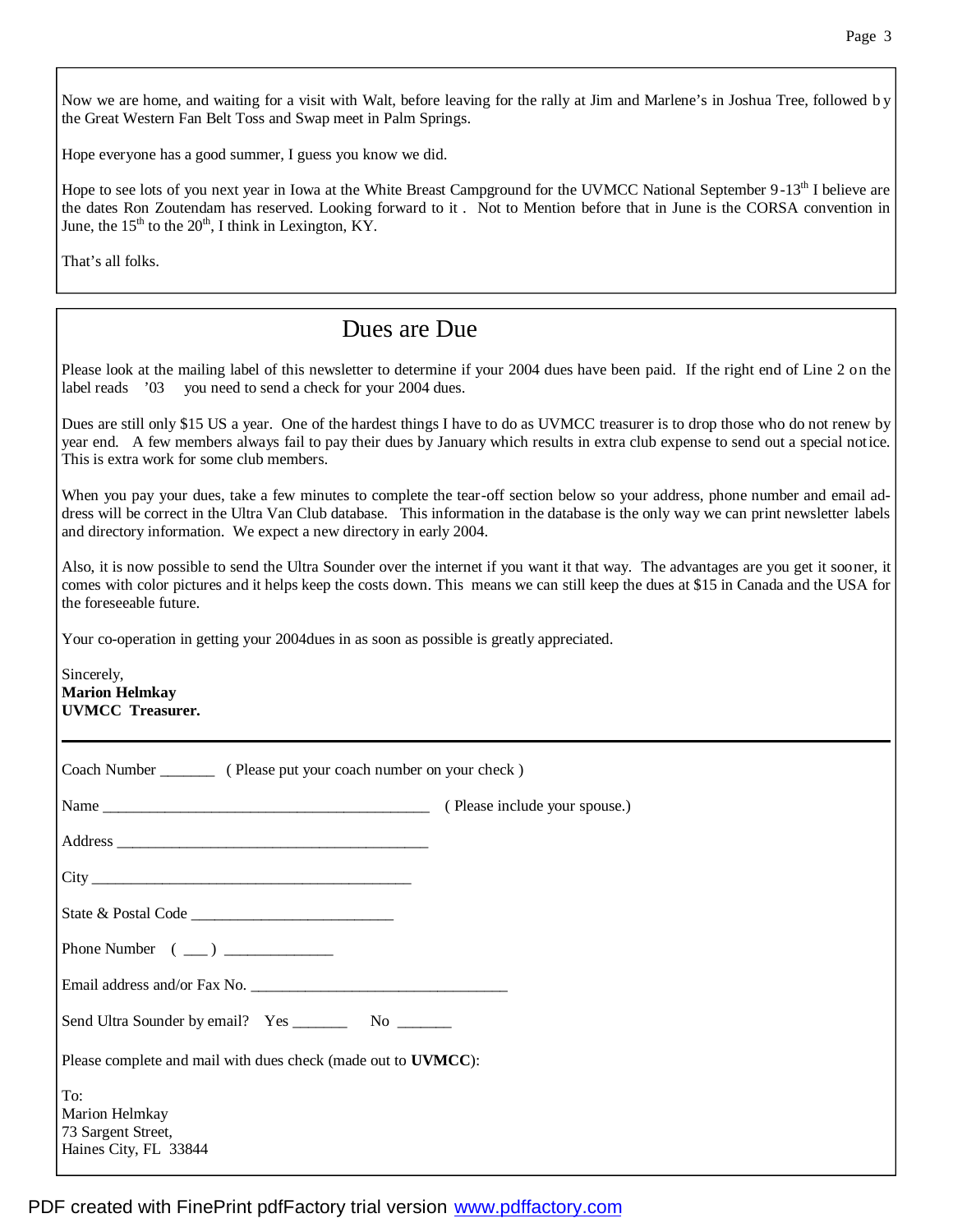## **Ultra Van International Rally September 8-13,2003**

The Rally began on **Monday the 8th** of September, most of us being in place on **Sunday , the 7th** .

Due to the pre registrations I already was ahead in getting that going, there were very few who didn't pre-register, and it all went very smoothly. The **Silent Auction** was gotten under way that day too, it ended on Friday, the  $12<sup>th</sup>$ at 11:30 AM.

At 3 PM was the **UVMCC Directors** meeting. The rest of the day was free to visit, and or go see the "sights " of Pipestone, the monument, museums, downtown.

**Tuesday**, was more registration for the "stragglers", Crafts and tech sessions followed the 9 AM coffee and morning "Dee lights". I presented a craft of a welcome sign for the garden made with glass tiles on a bass wood board I had stained and varnished prior to coming . They all turned out very nicely, Marsha had several crafts for the ladies too, and the morning and afternoon were spent doing crafts. The fellows had Tech sessions set up by Jim Davis. No activities were planned for the evening, some of us went to town to eat out at the local hotel, and or "greasy spoon".

**Tuesday** also brought visitors from the **Minnesota Corvair Club** to camp over night and visit the group and get to know what an Ultra Van is like inside and out, Corvair, V-6 or V-8's and diesel powered.

**Wednesday** was a repetition of Tuesday, except for the rain which came and dampened the ground, made puddles on the floor of the hall, it rained so hard I couldn't be heard normally, so I resorted to using the "mike". Wednesday was our only pot luck and Bob had asked a local person to come give a talk on making arrowheads and spears, well, as the poet Bobby Burns said; " The best laid plans of mice and man aft gang a glie". Well they did, the speaker never showed, so Bob gave an impromptu talk on what the man did, and passed his arrowhead

around the room for all to see, as he told some of the local history about Lake Benton and Pipestone. He did a great job.

**Thursday**, we had a short prayer in commemoration of **Sept 11, 2001**, and talked about it some, then we had the usual morning announcements, and as it was raining , went touring, shopping for the **Yankee Swap**  that night, if we didn't come equipped. I must say the Yankee Swap was one of the most





fun we have had, and yes, Doug was last again. I don't understand how that works, if it isn't him it's me. This year it was almost Howard Boso.

Friday, the 12<sup>th</sup>, after coffee and announcements, we had the East and West business meetings at 10 AM. The Rain had stopped, the sun was shining, so the West adjourned to the out of doors for their meeting. The **Silent Auction** ended at 11:30 AM, so the high bidders got to pay up for what they bought, there was a lot of goodies for sale this year. 2PM was the **General Meeting**, where we learn all the news, the ballots are counted, the new officers who will be installed at the banquet that evening are announced. At 6 PM we all showed up in our "best bib and tucker" for the banquet, which this year was catered by a local catering company, the food was very good, we had 2 local Indian ( Native Americans) who joined with us for the banquet, and after dinner regaled us with local Indian lore and legends.

After that was installation of Officers, and the Ernie Award. Doug Pratt was the installing officer. Yours truly was the recipient of the **Ernest Newhouse Award**, a most surprised person I might add. So surprised I forgot to thank my Husband for being behind me all the way, and helping in all our endeavors. I do thank the members of the club who thought I deserved this award by voting for me. I appreciate the confidence you have in my abilities.

Doug gave certificates to the officers and directors who served with him. Thank you Doug! Every evening there was the usual card games, a puzzle was worked, Euchre was played by those men who are euchre players.

I would like to thank all the Western members who made hosting the rally a pleasure. Even those who couldn't be there contributed, Threasa Vandersteeg sent a couple boxes of goodies to be given out, we put them on a table with a can for money, and had our own "silent Auction" on going for the rally,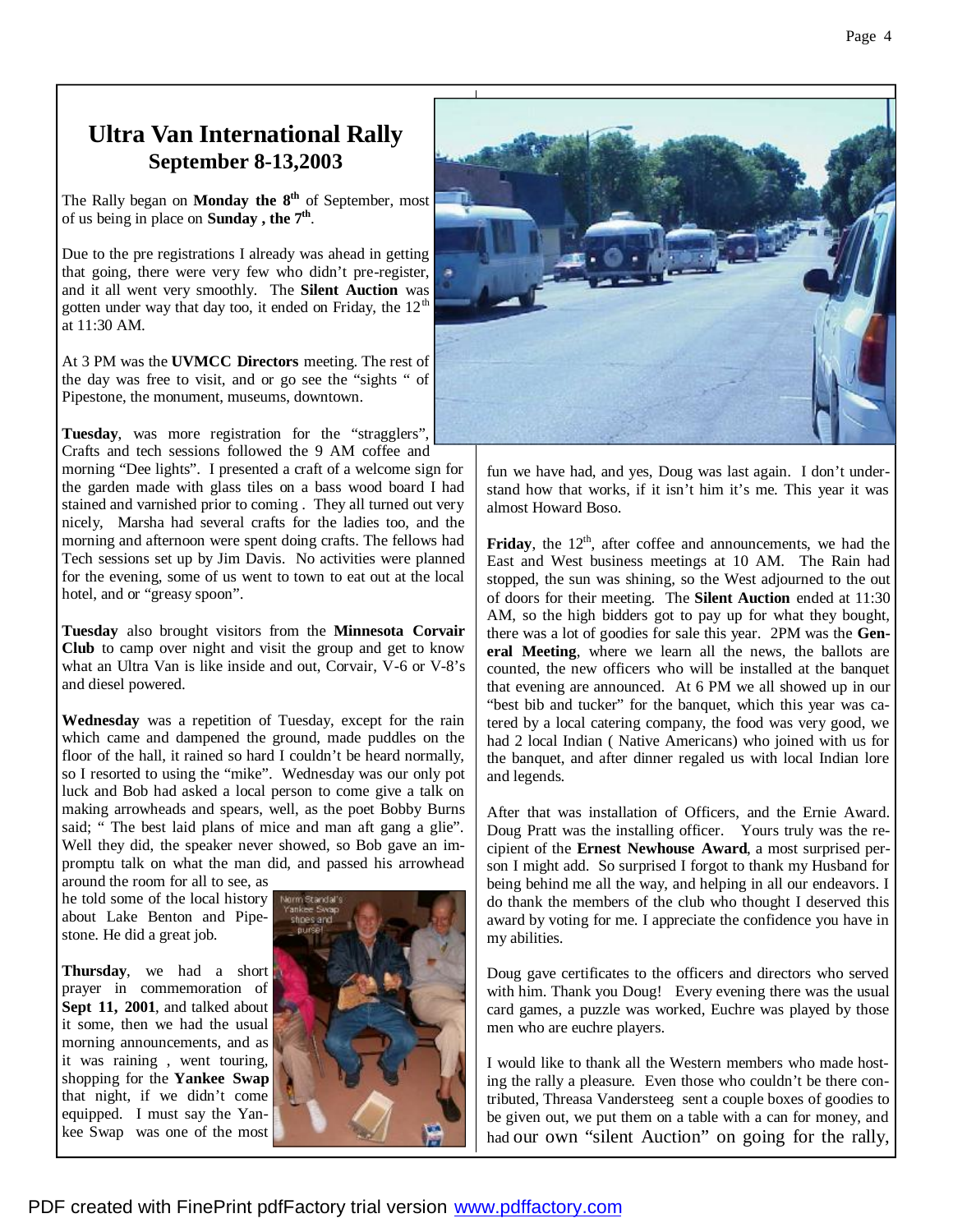and the end result was \$75 for the club, thank you very much Threasa. One other thing was the fact that came to light **Louie and Maybel Griggs** were the only **original owners who still have their coach, in attendance.** 

In spite of the rain and cold we had a good time.

On **Friday**, the owners of the RV Park got the Sheriffs Department to provide escort duty, and we all lined up and had a **parade** through **downtown Pipestone, MN**. All those funny looking vehicles in a line is a very impressive sight.

Saturday morning, September 13<sup>th</sup>, was our going away coffee and prayer to speed us on our way. Clyde Stanton gave the invocation. Then it was time to say good bye and clean up the hall and set the tables back to where we found them. Another group was waiting to take over at 12 noon, but we managed to get out of there by 10 AM. It was a sad note saying good bye to our friends, but on a happy note, we will be in touch all year, and meet again in **September of 2004** at a Rally in Iowa hosted by the Eastern part of UVMCC.

There were **16 Ultra's** in attendance, 3 other brands, 1 tent, and the rest in Motels. We had **48 total m**embers in attendance. Thank you all for coming and helping to make this a success, we sold all the T shirts too. If I missed anything I will say sorry I didn't mean to .











**Ten onboard Roy and Jim Davis' Coach!**

Respectfully submitted: **Diane and Bob Galli Western Rally Co-Hosts**

PDF created with FinePrint pdfFactory trial version [www.pdffactory.com](http://www.pdffactory.com)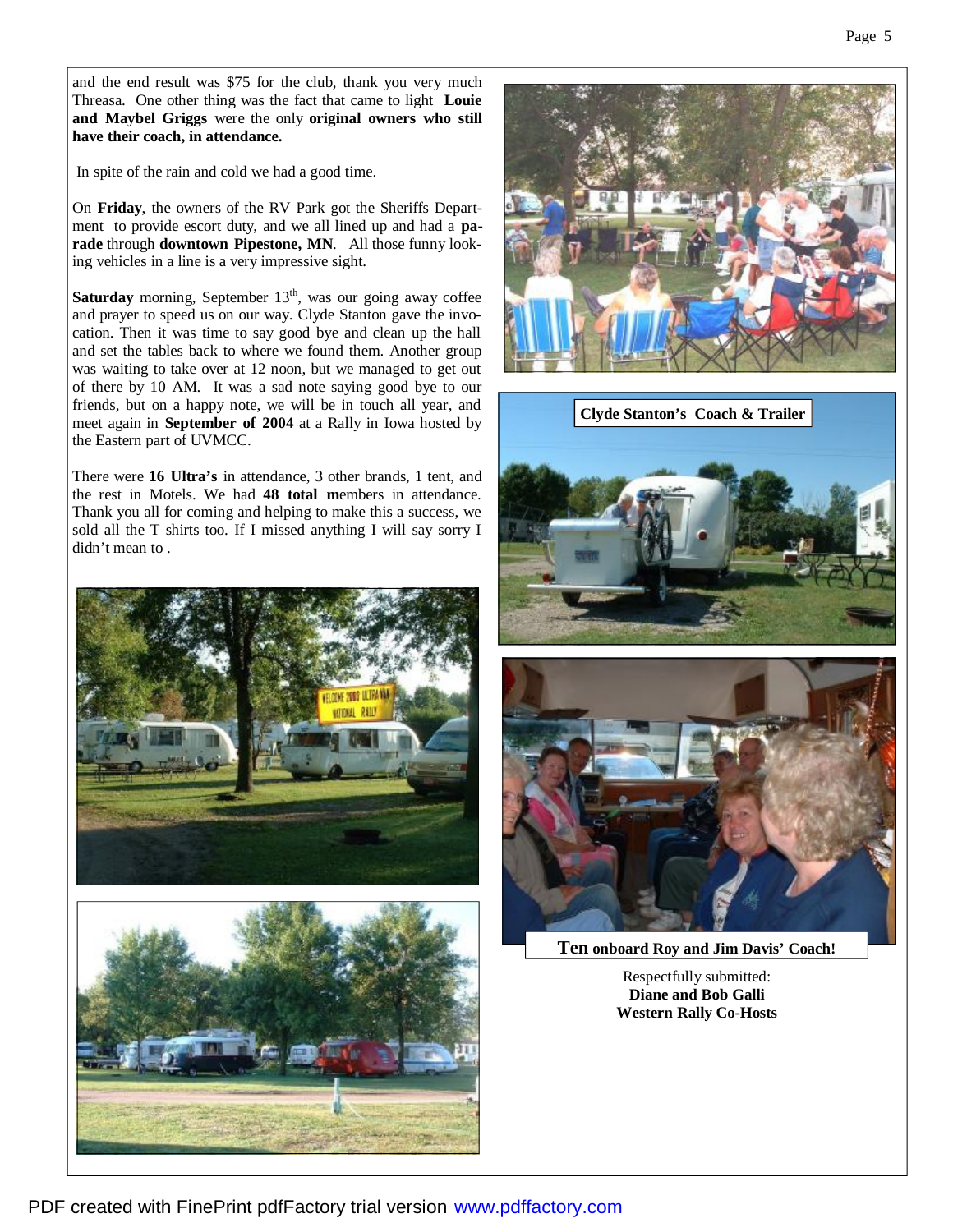# **Winter Western Ultravan Meet 2004**

*Hosts: Howard & Marsha Boso 1536 West Roundup Street Apache Junction, Arizona 85220 Phone (480)288-2636 Cell Phone (480)518-4103 E-Mail Hamboso@juno.com Dates February 10 - February 14, 2003*

Come join us for fun in the sun. Enjoy good fellowship, fun & food. Plenty of parking, electricity & water available. No sewage dump(come with empty tanks). Local interests include Mall shopping, great restaurants, dinner theater & old western town. Wel*come barbeque will be given on the first night (Feb. 10th at 6:00PM).*

*Directions: Coming from West...Exit Freeway I-10 going east on I-60. Exit I-60 at Ironwood exit and head north going past Southern, Broadway & Superstition Boulevard(Four way stop). Still heading north turn*  right on second street on east side. We are the second house on the north side of the street. *Watch for Ultra sign!.* 

### **EASTERN SPRING RALLY Christmas Airstream Park** 25625 E. Colonial Dr. Highway 50 East Christmas FL.

### Hosts: **Clyde & Kaye Stanton**

Date in 22th of March and out on the morning of the 27th. We can come in one day early and stay one day after for the rally rate. Rally rate will be \$16.00 per night. Fees will be collected at rally. We will park in back by Miracle Hall. Schedule of events will be given out at the rally.

Our phone # is **269-795-9078** or E-mail us at **ptlstan@webtv.net** if more information is needed.

## **2004 National Rally**

I just made the reservation for the 2004 National Rally! I have reserved Group Camps #1 & #2 at the Whitebreast Camp Ground, a Corp of Engineers facility at Red Rock Lake (IOWA) for the dates of Sept 13-19 (Saturday to Sunday), 2004.

Ron Zoutendam



## **Camping for the 2004 CORSA International Convention**

The **CORSA** international convention will be held in downtown **Lexington**, **Kentucky June 15 through the 19, 2004**. The host hotel is the **Hyatt Regency**. Unfortunately there is no overnight camping allowed in the parking lots of the hotel per hotel policy.

From the initial stages of planning this convention two years ago I have kept the Ultra vans and the campers in mind. Located six miles and a straight shot to the host hotel is the **Kentucky Horse Park Campgrounds**. The campgrounds are beautifully secluded, modernized & affordable. The campgrounds policy is first come first serve. They do not take reservations unless there is a minimum block of twenty and then they also require the fee of the first nights lodging in advance. What we do have to offer is a **560-space parking lot** rented for the week at the host hotel that will be used solely for outdoor vending and parking for conventioneers staying at the campgrounds and hotels other than the host hotel. This will allow these conventioneers an alternative place to come so they can come visit the convention during the day and not have to worry about finding a place to park. We will keep you updated on any changes and closer to the convention we will be putting together a list to reserve a block at the campgrounds so everyone can camp together. We just wanted to get the word out early so if you're planning on camping you will know what to expect. We apologize for any incontinence this might cause.

We have numerous fun activities planned throughout the week and we hope everyone can make it. For more information visit our web site at www.kycorsa.com or the horse parks at www.kyhorsepark.com.

Hope to see everyone here in 2004!!!

Greg Scarboro **Central Kentucky Corvair**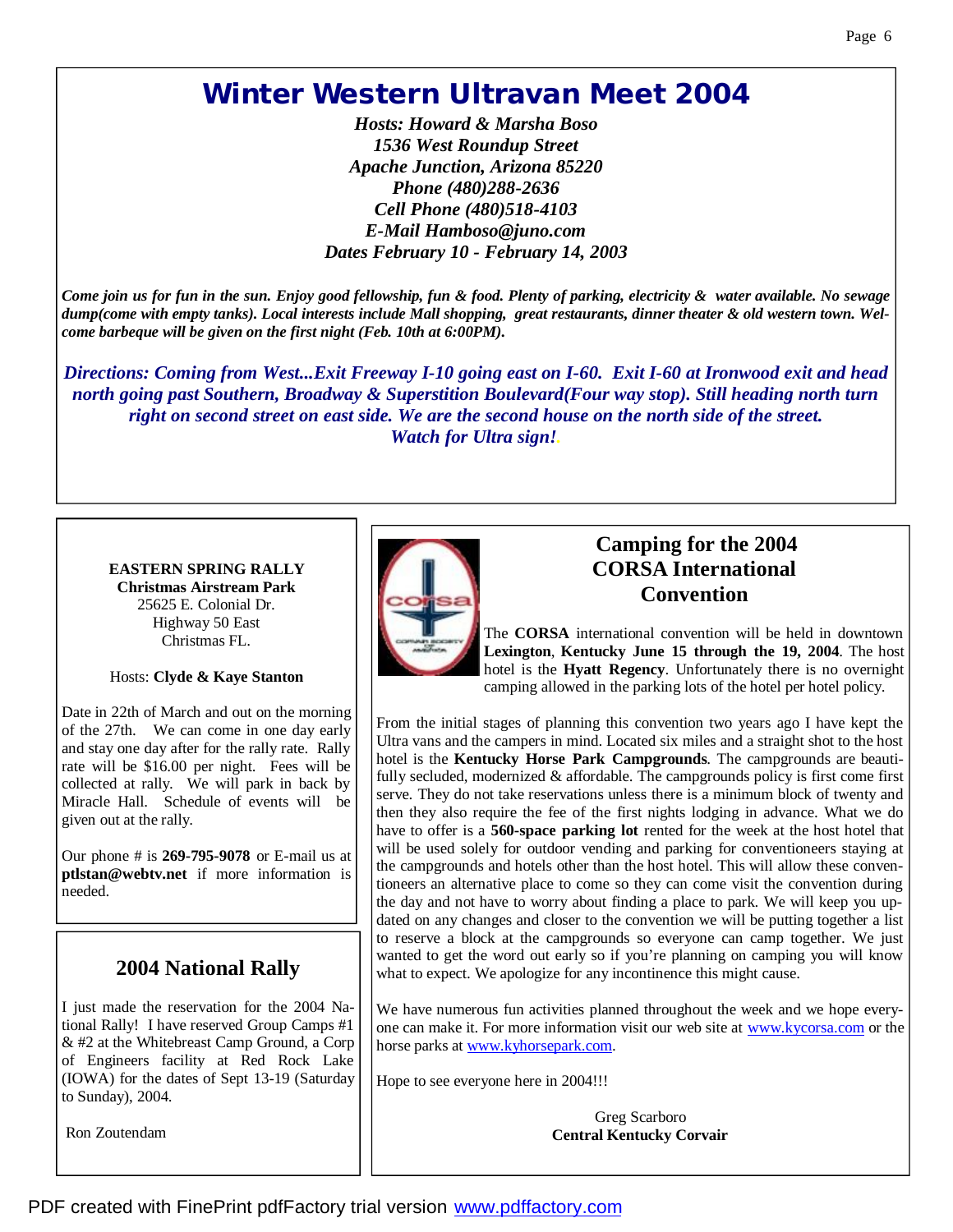## **Our trip home** by **Ken & Penny Wildman**

Our trip home was pretty typical for us returning from a Rally. We left late, a little before noon, stopped often, and just took it easy all the way back.

Our trip out to Pipestone was mainly by I-90 so we could see the Wisconsin Dells. Now, we've seen them. : We decided to try a more scenic route home. So, we took US 75 south to US 20 and used that all the way to Rockford, IL.

About half-way across Iowa, we pulled into a truck stop for gas and found a bunch of guys just leaving the annual Doodle-Bug Scooter rally in Webster. They were all over the Ultra and we had a good time swapping cards, scooter stories, and names of common friends.

The **Doodle-Bug** scooter was a very small scooter, about the size of the electrics that were buzzing around the Pipestone campground. The gas engines were under the seat. To the uninitiated they look like miniature old-style **Cushmans**.

Leaving the Doodle-buggers, who said they might travel down to Pella next year to see a pod of whales, we continued on US 20. The road was two-lane and very hilly in the west, but got smoother and added lanes towards the east. It was a beautiful drive and we really enjoyed the scenery. Crossing the Mississippi into Illinois, we dropped down into low gear for the first time on the trip. The climb out of the river valley is steep and the views are breath taking. We saw many little towns that would be fun to live in.

As usual, we met lots of people in campgrounds and at gas stops who were intrigued by either the coach, Harry, or both. :) The combination of little coach and big dog is a guaranteed headturner.

As I told several folks at the rally, **#338** is running better and better every year. It seemed comfortable running at right around 63mph (or about 3200 RPM). At that speed it hardly slows on hills. This is about 10 mph faster than it seemed to cruise when I first bought it.

I attribute the performance gains to a combination of frequent use, synthetic oil, and a high level of preventative maintenance. Oil and filter changes are made at less than 3000 miles, and the automatic transmission fluid is changed every other year. I call it "over-kindness" not "over-kill". :) Also, since I'm not a mechanic I don't carry a lot of spare parts. I have a spare belt, oil filters, oil and tranny pan gaskets and some pump parts. If we ever have a serious break-down, we'll treat it as another adventure - get towed to suitable facilities and mail-order whatever parts are needed.

My confidence in the coach is increased by having tow insurance and also carrying enough cash/credit to pay for a tow home if necessary. The theory we operate with is: do everything possible to maintain the coach **BEFORE** leaving home, have guaranteed towing, and then **RELAX** and enjoy the drive. It works for us. :) Looking forward to our next Ultra trip,

### **Our trip home** by **Jim & Martha Isbell**

Didn't have a speck of running gear/ engine trouble until 200 miles from home when we slowed down from a long highway speed cruise and the engine died. We tried restarting and it would restart, but not pull. As soon as we put it in gear it would die again. I opened the engine cover and saw immediately what the problem was. The hose from the crank case to the carb had hardened from heat and slipped off the carb letting in a lot of air to thin the mixture. Put it back on and applied a pair of hose clamps, scavenged from the water system, and we were off again only loosing about 5 minutes. We averaged well over 16 MPG for the whole 2700 miles. On one run we got 21 MPG!!!

But now it is over running when I shut down so I must still have a lean mixture. Probably all the hose has to be replaced with something that can take the heat.

But on the accessories we had problems from the start. The first day out the Propane refer quit so we used an ice chest. On the second day the water pump failed so we had to use plastic milk bottles to carry water in (this is why I had two hose clamps available for the crank case breather later..#8-). Then on the third day the toilet broke off the arm that holds the spring to keep the valve closed. Stopped at an Ace Hardware and for \$0.89 I got a bungee cord and made a temporary fix that lasted for the two weeks we still had to go.

All in all it was a great trip and the problems were just a chance to show off the resourcefulness of the occupants.

We are still trying to get the sewer system in here in Ingleside On the Bay. The city building inspector has assured me that I will get a sewer dump connection into the bargain when they hook my house to the sewer. So we should have a really nice place for the Ultra with full hookups. Of course you wont have to stay in your ultra...unless you want to...since we have two spare bedrooms just waiting for guests.

I am now looking for a Diff that is in good condition or at a minimum rebuild able with no badly worn shafts. The one in our coach has always had a very dim hum that you can just barely discern when you are going up hill (could be the shafts that are not perfectly phased as well) that wasn't noticeable for the first two years because everything else was making so much noise. But now that I have the rear hubs replaced (sounded like gravel in a stone polishing drum) and all the bad U Joints ( two had NO pin rollers in them any more!) replaced so the noise level is down to a conversational level, I can now hear the Diff. I really don't want to replace it because its a Posi Trac and I know what I replace it with wont be. Maybe the Posi Tracs make more noise than the others...I hope...I hope...

Also looking for a spare engine (1967 95 Hp) that I can rebuild and keep for a spare.

**(ed: Both stories rewritten from emails sent to UV chat group )**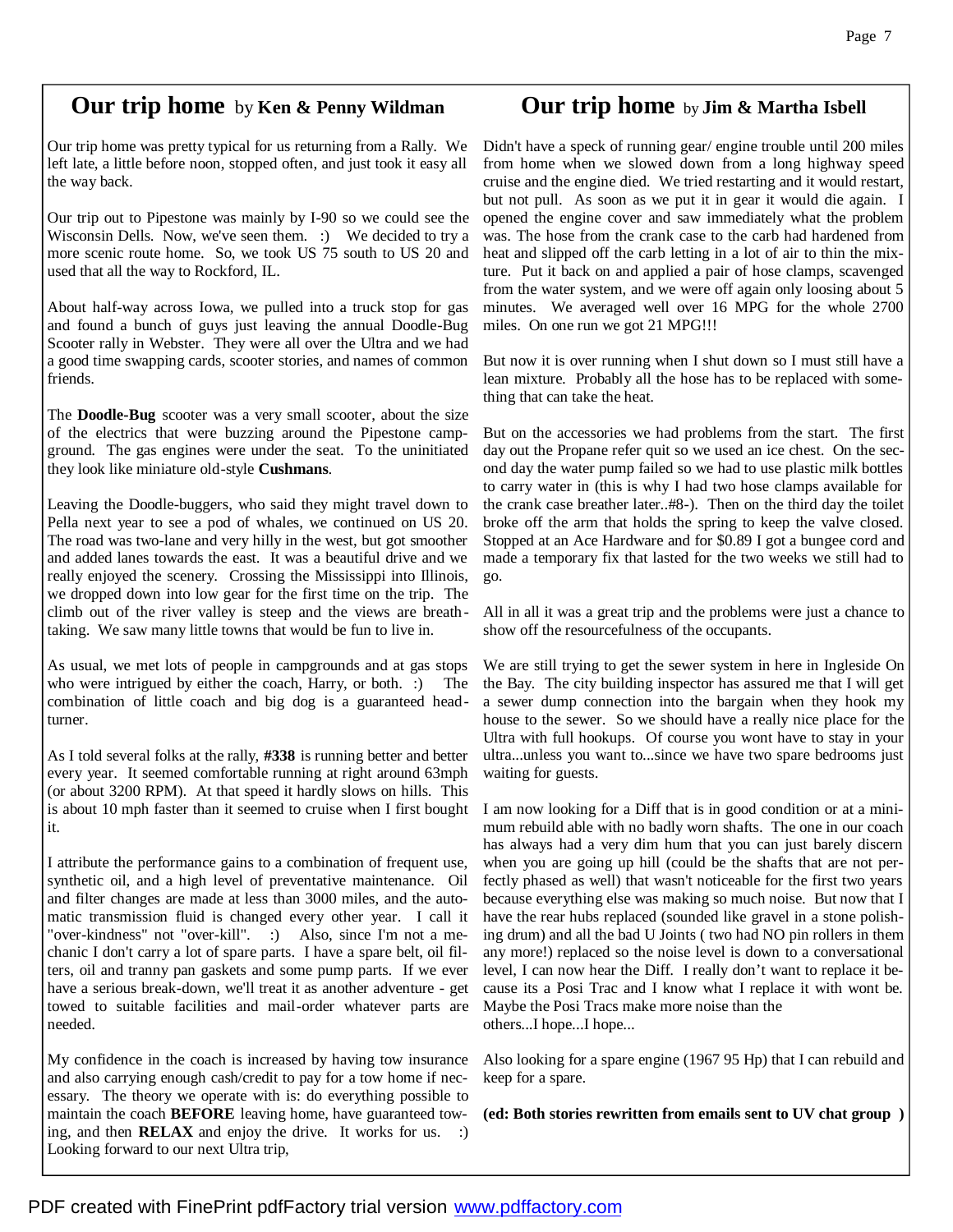

### **TECHNICAL WHALE TALES** -- **TIPS AND ARTICLES**

"Technical Whale Tales are a collection of technical tips and articles submitted by Ultra Van Motor Coach Members. While these tips and article have been reviewed for content and are believed to be workable and acceptable, there is no guarantee implied that they will work correctly. The Technical editor, the author, and the Ultra Van Motor Coach Club assume no liability for problems that may result from the use of these tips and articles." Please submit any tips or articles to me: **James Davis**, 312 Butterworth Rd, Murray, KY 42071 , **E-mail** <jld@wk.net>

## **THE DIFFERENTIAL WHAT IS IT ALL ABOUT? By Jim Davis**

As the name implies, the purpose of a differential is to allow wheel speed differentiation. That is: when turning a corner the outer wheel must revolve faster than the inner wheel, thus having a differential speed. In cars with longitudinal engines, it also serves to redirect the power at right angles to the rotation of the engine's crankshaft. This little box must also transmit the engine's torque as multiplied by the transmission. A 95 hp engine makes 120 ft lbs of torque at 1,600 rpm . Multiply that torque by the 2.6 torque converter multiplication and the 1.82 low gear multiplication for a total torque multiplication of 4.73:1. This gives a total of 568 ft lbs of torque the differential must transmit. So just what is in that little 80 pound box?



carrier contains two side bevel gears that are attached (splined) to the axles, which are mated to two pinion spider gears. The four gears are arranged in a square with the pinion spider gears continually meshing with both side gears. This allows one side gear to rotate independently of the other. Power comes in from the pinion shaft and is transferred to the ring gear by the pinion gear. The ring gear is bolted to the carrier and the torque of the carrier is transferred to the pinion spider gear shaft. So, the pinion spider gears actually carry the entire torque of the engine. Finally, torque from the pinion spider gears is transferred to the side bevel gears and thus, to the axles.

So what is positraction. Remember, I said the spider gears carry torque to the side bevel gears. Well, this allows the wheel with the least traction to get the most torque. That's right the wheel that is least able to grip gets the most power. This is not a desirable condition. Positraction uses a modified cover plate to hold a clutch pack, Belleville washer and preload spacer. The clutch pack is preloaded by the preload spacer against the Belleville washer to a preset torque. This torque preload is approximately 50 to 80 ft lbs in the case of the Corvair differential. That means that the differential's tendency to deliver the torque to the wheel least able to handle it is resisted by the clutch pack. Of course this resistance is limited to the preload of the clutch pack. This small torque is usually sufficient to get the vehicle out of limited traction situations. Note that there is no way to disengage the clutch pack when turning a corner. The grinding clunk you hear when a hot differential makes a tight corner at slow speed is the positraction clutches resisting that turn. GM's special limited slip differential additive usually quiets the noise. The stock carrier cover plate is relatively weak. It can separate at its weak point. This is usually not a catastrophic failure but can result in drive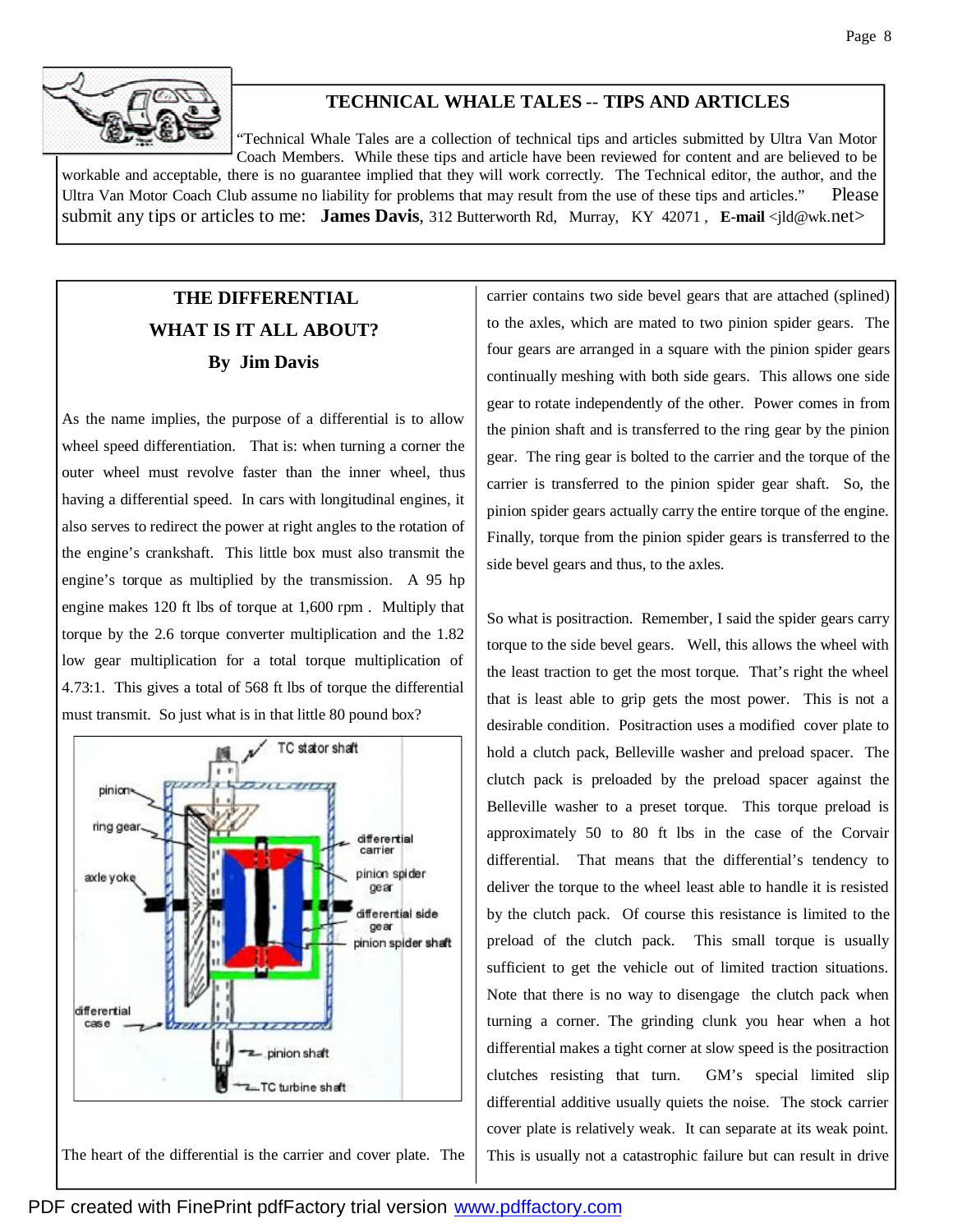to only one axle. A heavy duty positraction cover plate is also available, which allows an increased preload to 100 ft lbs, greatly increasing effectiveness of the positraction operation

A small discussion of ring gears and pinions. The simplest is the straight-cut (spur) bevel gear type. It is strong and reliable, but is extremely noisy and the pinion must be centered on the ring gear (the center of the pinion shaft must be normal [at right angles] to the center of the ring gear). The spiral-bevel ring and pinion solve the noise problem but still the axes must be normal. These arrangements won't work on a Corvair because the pinion shaft must pass though the differential and the carrier is in the way. So, the third type is the hypoid ring and pinion. Here the pinion shaft is raised or lowered from the ring gear center line. In the Corvair, it is raised to allow the pinion shaft to clear the carrier. This movement is not without its liabilities. In the straight cut and spiral-bevel gears, the gears are in rolling contact. There is no sliding contact. With hypoid gears, there is both sliding and rolling contact. This sliding contact produces much more heat than the pure rolling contact and requires an entirely different type of differential lubricant. The lubricant is designated as EP (extreme pressure) to combat the rubbing of the gear faces and also should have a multiple viscosity rating (75w-90).

Well now that we understand the basics, what can go wrong? The Corvair differential contains a 6 inch ring gear. This gear and its mated pinion can handle 900 ft lbs of torque, well above the maximum of 600 ft lbs supplied in our applications. The first weak point is the splined interface between the pinion and pinion shaft. A "spun pinion" is a too often occurrence. It is Walt Davison's opinion (to which I subscribe), that any time a pinion is separated from its factory mated shaft (shrink fit) the pinion/spline interface is seriously weakened and subsequent failure is a matter of time. Another failure mode is the loss of pinion shaft preload. When the differential is assembled, the pinion bearings are preloaded to 9 to 11 inch pounds (with new bearings) turning torque. For what ever reason, if the shaft loses this preload; the pinion will walk back and forth on the shaft (back, going down the hill and forth up the hill). This will wear the splines, which eventually will fail. A welded pinion and pinion shaft or hard copper plating the pinion shaft are possible solutions for using an unmated pinion and shaft.

Perhaps now is the best time to talk about differential lubricant (rear end grease). At either end of the differential there is transmission fluid under pressure (torque converter at the back end and powerglide on the front). The differential lubricant is not under pressure. Transmission fluid (under pressure) passes though the pinion shaft to supply the torque converter and back from the torque converter to lubricate the front pump shaft, the torque converter output shaft, and the transmission output shaft. There are two lip seals and a sealing ring to keep the transmission fluid out of the differential. Should any one of these leak, then transmission fluid will mix with the differential lubricant. Transmission fluid has a viscosity of approximately 5W-10 and has no EP additive. When the differential lubricant is diluted with transmission fluid, differential failure is imminent.

So what else can go wrong? Say you are on a muddy shoulder just off the interstate shoulder; traffic is heavy. You decide to pull out and just beat the truck. You floor it and start to move. The left wheel climbs onto pavement and gets grip; the right continues to spin. Suddenly, the right hits the pavement and gets a grip. The transmission and differential must absorb the entire rotational inertia of the engine and torque convertor. The weak link in this scenario are the pinion spider gears. These gears only engage the differential side gears with one tooth. These are very hardened gears and thus brittle. They really don't break but rather shatter and the shards of one will also destroy the other pinion spider gear. Four pinion carriers are available but are not necessary for most of us who drive prudently.

The output shaft of the Powerglide is splined on the inside and the outside of the pinion shaft has matching splines. There is a very slight clearance between the splines to allow for a mismatch (not in-line) in the axis of the two shafts. Each forward and reverse cycles the contact patches on the splines. The harder the transmission gear engagement, the greater the wear. These splines can wear enough so that there is insufficient spline depth to transmit the power. While this failure mode is most prevalent in manual transmissions, it is not unheard of in Powerglide vehicles. Whenever the transmission is separated form the differential, the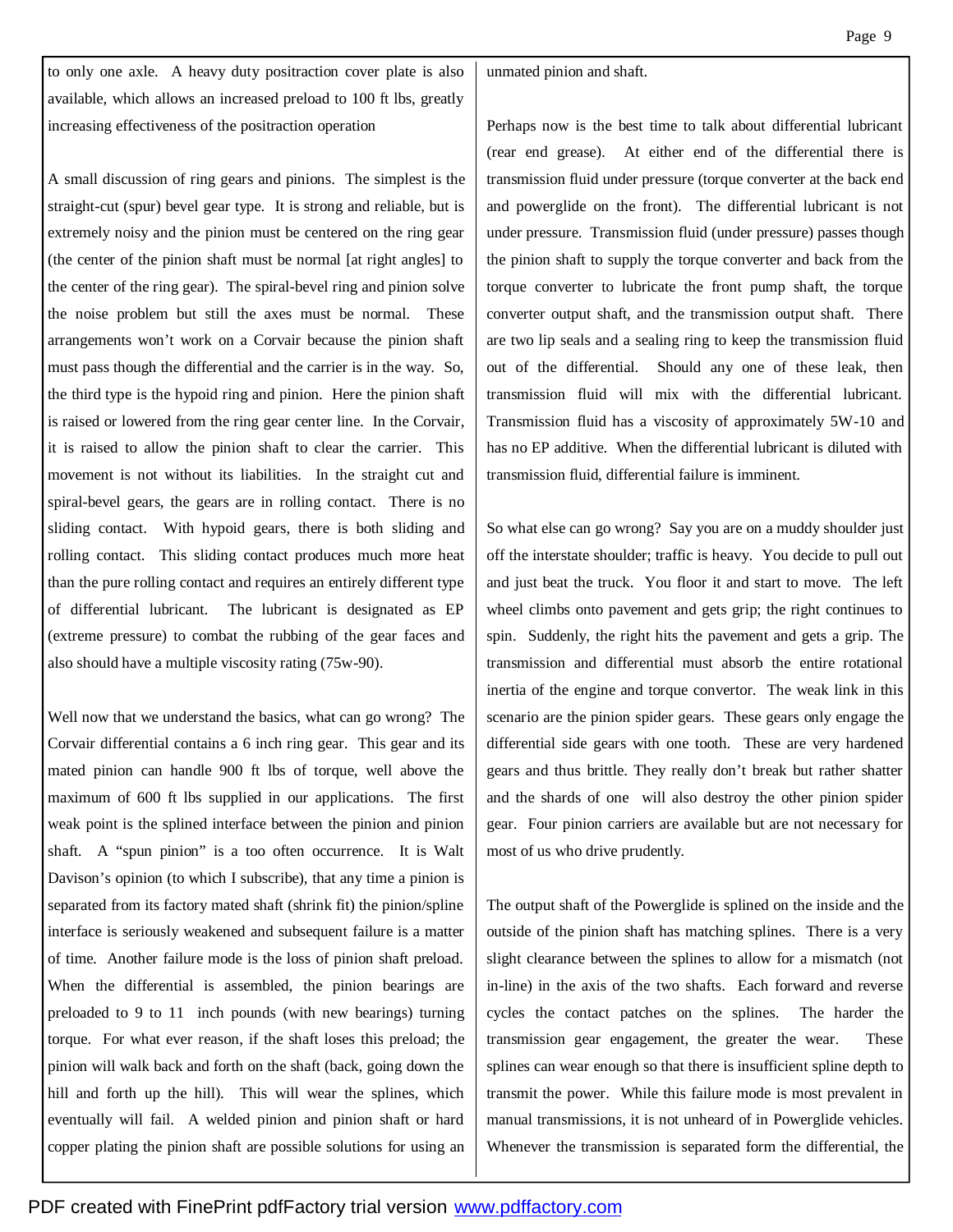splines should be checked for excessive wear.

The splined axle yokes slide into the splined differential carrier and are held in by the yoke retaining bolt. Over a period of time, clearance between the carrier and yoke can open up. This will cause the yoke to wobble and vibrate. Hard copper plating the yokes will cure this vibration. There are two styles of differential yokes, the 1965 and 1966-1969. The forgings are the same but the 65 is drilled and tapped for 1/4-20 bolts, while the 66-69 is drilled and taped for 5/16-24 bolts. The 65 yokes can be redrilled and tapped to the larger bolts.

Why this article? Well, recently I spun a pinion in my Ultra. I had carefully assembled the pinion and pinion shaft from good parts. I heated the pinion to 500 degrees before placing it on the shaft. I carefully set the preload to 8 inch pounds (old bearings). Sometimes, it is not your day. A year ago Beau's original differential lost its preload and started to sing. After 200 miles to limp home, the pinion literally fell off the shaft when it was removed from the differential (Sound familiar, Norm?). Somedays you are just lucky to make it home. Lest you worry about what might happen, there are those Ultra Vans which have had no differential problems in hundreds of thousands of miles. Life in an Ultra Van is definitely an adventure!



<== Breather Modification





Positraction cover, HD, stock, clutchs  $=$ 





Torqueconverter, Stator shaft  $&TC$  seal  $=$ 

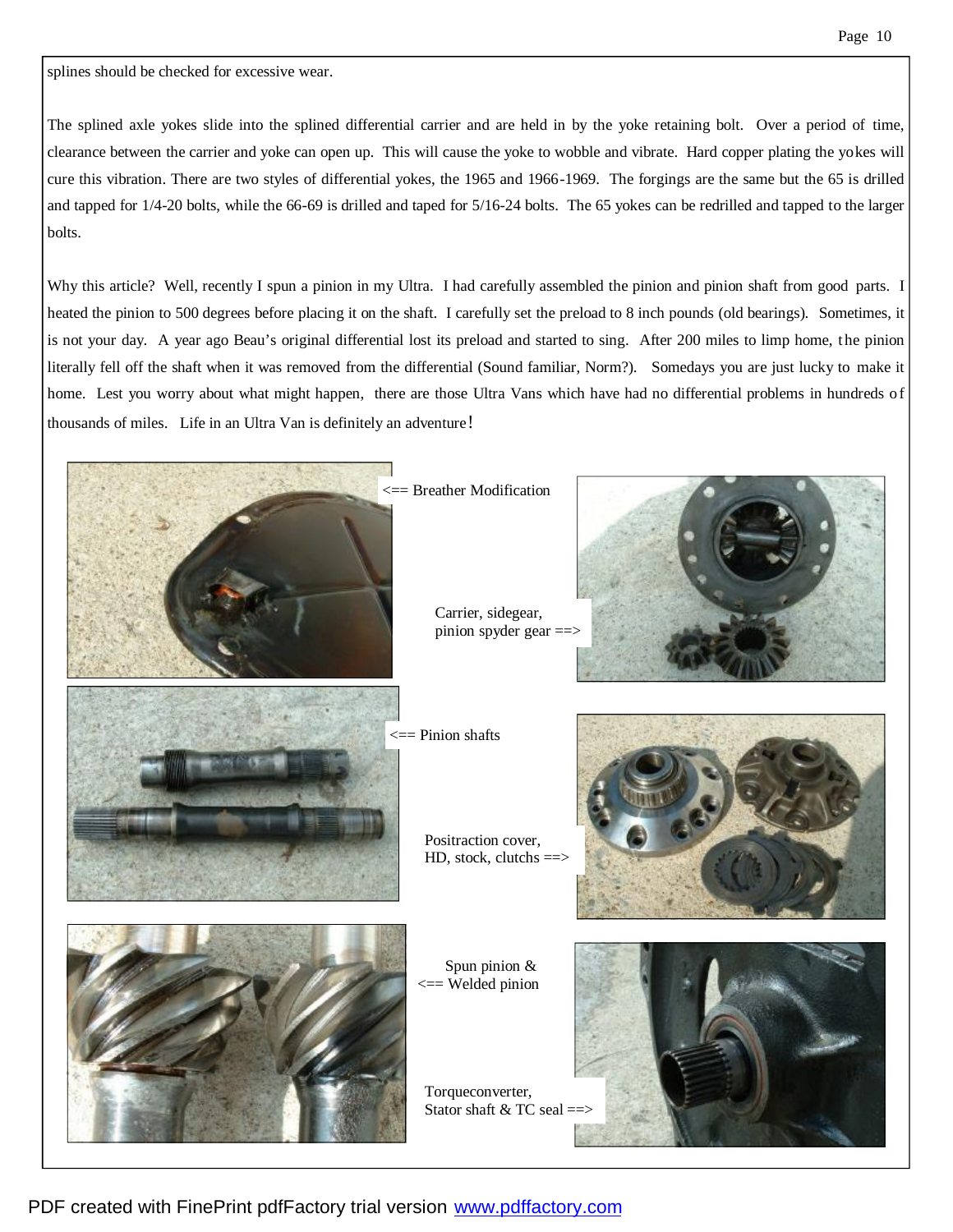# **Coaches and Parts For Sale**

**1968 Ultra Van #309,** Mileage: 95,100. 140 hp engine with powergluide; engine rebuilt 15,000 miles ago (very strong, good lowend torque). Upgrades: rear channel type bumper, dual master cylinder, bell crank 1/2 " bolts, electric fuel pump override, Tires have about 5,000 miles. Spare parts include: transmission, 110 hp engine, starters, and many small parts Also extra rear wheel bearing assemblies, extra bearings and seals—front and rear, alternator, idler pulley,, coil, Ultra Van manual. Fold-out couch with storage beneath. Kitchen in excellent condition. Original shower and toilet. Pitting started on black water tank. She's dirty, but beautiful. Call **Glenn Hull** at (973) 948-6555 or reach him by e-mail at ghgh@nac.net. Asking \$6,500 including spare parts.

**1970 Ultra Van #525**. Has a Like New 200 horsepower factory computer controlled, fuel injected, Chevy Vortec 4.3 Liter V6 engine and four speed automatic overdrive transmission. New tires, brakes, electronic ignition water heater, electronic ignition stove top, upgraded 3wayrefrigerator. Corvair White Emron paint outside and cherry paneling inside. Has roof A/C, roof Evaporative cooler, and dual dash automotive A/C units. Aluminum bumpers with trailer hitch. Superior performance and great gas mileage. Excellent condition. \$8000. Bob Reinhardt, Las Vegas, Nevada. (702) 870-6187. (Note: my e-mail is not reliable.

**1972 Ultra Van #601:** Hi Everyone! I am considering selling #601 in order to start a business venture in Mariposa. For those of you that don't know the history on this coach it was Dave Peterson's personal coach. Is anyone out there interested or know someone that might be? It is running and moveable but has not been driven in over 5 years (needs a full restoration inside and out). It comes with a lot of spare parts such as extrusions, glass windows, 2024 aluminum sheets for body repairs, sinks, bell cranks, tooling for A-arms, 307 Chevy V8, 283 Chevy V8, power glide transmission, extra assembled front body structure and rear body structure, stove, and many more items. Please call or e-mail if interested. Thanks **Ed Gurr**: (510) 909-3435, (209)742-7469, Ed@runco.com

| P. W. Donaldson<br>Long time club member and our close friend P. W. Donaldson<br>passed away on Friday, Oct. 17, 2003. He had been ill for some<br>time. Services will be at the burial site, 11:00am , Oct. 22., 2003, at<br>the El Camino Memorial Park, San Diego, CA. | <b>Michael Cook</b><br><b>UV 471</b><br>8948 W 130th Court<br><b>New Members List</b><br>Cedar Lake, IN 46303<br><b>Peter Crowl</b><br><b>UV 544</b><br>4000 W. Latonka Road<br>Littleton, CO 80123<br>$(303) 730 - 7771$<br>pcrowl@earthlink.net |
|---------------------------------------------------------------------------------------------------------------------------------------------------------------------------------------------------------------------------------------------------------------------------|---------------------------------------------------------------------------------------------------------------------------------------------------------------------------------------------------------------------------------------------------|
| Letters/cards only to his residence<br>6730 N. Elman St<br>San Diego, CA. 92111-6536                                                                                                                                                                                      | <b>Richard Dahmer</b><br>53 Melberry Trail<br>Orchard Park, NY 14127<br>$(716)$ 825-4036<br>ihtrucks@yahoo.com                                                                                                                                    |
| Jim & Marlene Craig                                                                                                                                                                                                                                                       | Juli & Steve Gibbs<br>165A Oakwood Ave.,<br>Elmira Heights, NY 14903<br>$(607)$ 732-0613<br>sandjgibbs@clarityconnect.com                                                                                                                         |
|                                                                                                                                                                                                                                                                           | Lowell R. Goodman<br>P.O. Box 202<br>Searsport, ME 04974<br>$(207)$ 338-9671                                                                                                                                                                      |
| Golden<br>This award is presented annually to automotive club sponsored publications and is tendered<br>in receptition of outstanding efforts in the communications field of the old car hobby.<br>The editors of Old Cars Weekly honor                                   | <b>Stephan Hutchison</b><br>122 North Grand<br>Eldon, MO 65026<br>$(573)$ 392-7971                                                                                                                                                                |
| Ultra Sounder<br>as a 2003 eccipient in the<br>National Club · Compact<br>Category.                                                                                                                                                                                       | <b>Peter King</b><br>4200 W Road<br>Signal Mountain, TN 37377<br>$(423) 886 - 6684$<br>pcking@mindspring.com                                                                                                                                      |
| Kelites<br>Publisher                                                                                                                                                                                                                                                      | Greg & Virginia Walthour<br>7025 Coventry Road<br>Alexandria VA 22306                                                                                                                                                                             |